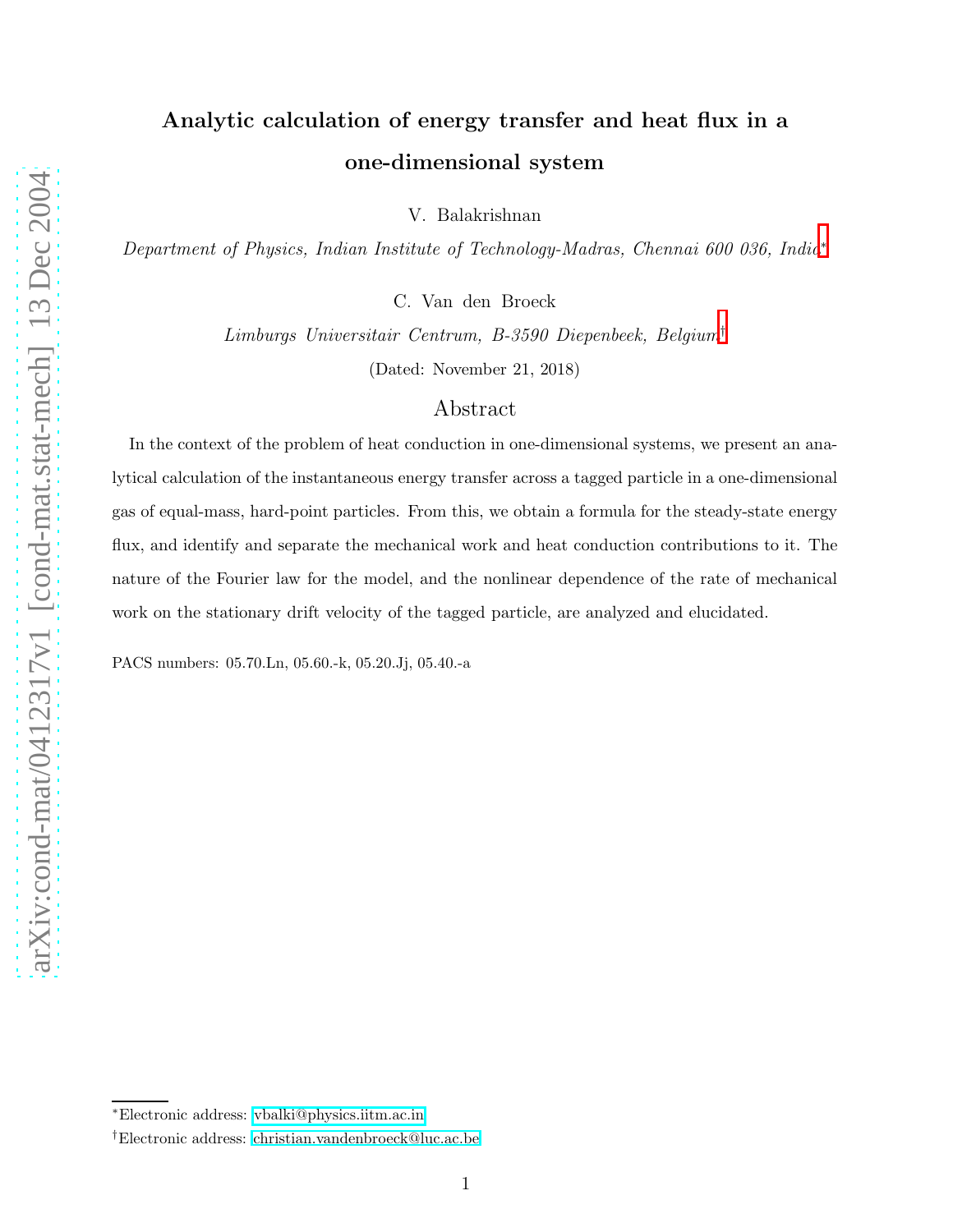#### I. INTRODUCTION

Heat conduction in one-dimensional systems has evoked a considerable amount of interest in recent years. In particular, the validity or otherwise of the Fourier law of heat conduction in such systems is a non-trivial question, and hence one that has been the subject of lively discussion[\[1\]](#page-15-0). A comprehensive account of the current status of the problem is provided in Ref. [\[2\]](#page-15-1).

Most of the results known in this regard are based on numerical studies of lattice models. An alternative and useful line of development is the analytical study of a model system, albeit a simplified one, which we call the Jepsen gas: a system of  $N$  identical classical point-particles of mass m moving on a line and undergoing perfectly elastic collisions when neighboring particles meet[\[3\]](#page-16-0). This system is a special case of the more general model investigated in the context of the so-called adiabatic piston problem[\[4](#page-16-1)], in which a central heavy particle of mass  $M$  is in a gas of particles of mass  $m$  on its left and right. The problem then is to analyze the dynamics of the central particle in the thermodynamic limit in which the one-dimensional gases to its left and right are in thermal equilibrium at specified temperatures and densities. The Jepsen gas is a singular limiting case of the unequal mass situation. The latter is not integrable, in marked contrast to the case  $M = m$ , which is integrable. Notwithstanding this simplification, non-trivial irreversible behavior is observed in the Jepsen gas in the limit  $N \to \infty$  when appropriate averages over initial conditions are performed. In the initial studies of this system[\[3](#page-16-0), [5](#page-16-2)], several quantities of interest such as the statistics of the displacement and velocity of one of the particles, which we shall refer to as the central or tagged particle (or "piston", as it is the counterpart of the adiabatic piston in the model at hand), have been calculated exactly by performing an average over equilibrium initial conditions for the rest of the particles. In particular, it can be shown that the motion of this tagged particle becomes diffusive asymptotically, i.e., converges to Brownian motion.

Recently, the model has been revisited and studied in greater detail [\[6](#page-16-3), [7](#page-16-4)], one of the motivating factors being its relationship to the adiabatic piston problem. The non-equilibrium situation implied by different velocity distributions for the gases to the left and right of the tagged particle has been analyzed. In general, this particle acquires, in the thermodynamic limit, a systematic drift velocity over and above its diffusive motion. A notable feature is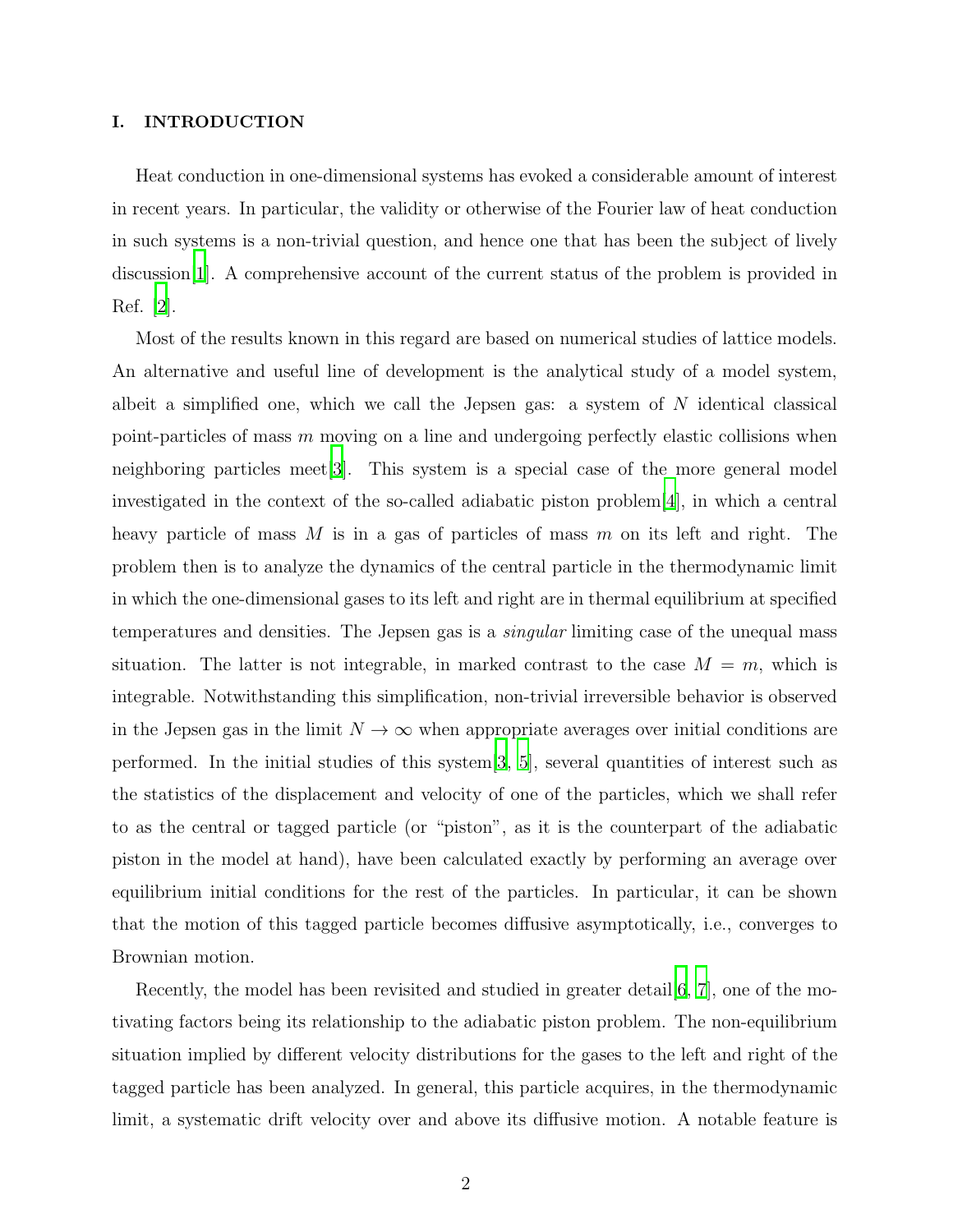that this drift velocity is exclusively fluctuation-induced  $|6|$ . In the special case when the velocity distributions of the gases on the two sides are Maxwellian, so that the pressure of each gas can be identified with  $k_B$  times the product of its (linear) number density and temperature, an interesting feature emerges: even when the pressures of the two gases are equal, the drift velocity of the tagged particle does not vanish. Rather, it is directed from the lower temperature (higher density) side to the higher temperature (lower density) side. The drift velocity vanishes when the product of the number density and the *square root* of the temperature is the same on the two sides of the tagged particle, a condition already recognized in Ref. [\[3\]](#page-16-0).

In the context of heat conduction in one dimension, the question that arises naturally is whether the heat flux can be calculated for the Jepsen gas. We show in this paper that this problem can be solved analytically: it is possible to calculate exactly the amount of energy that is transfered through the tagged particle or piston. At first, it would appear that the issue is a trivial one in the same way as it is in a linear chain of harmonic oscillators. In the latter system, the energy just travels ballistically, being carried by phonon modes which do not interact with each other. In a similar fashion, the kinetic energy carried by any particle in the Jepsen gas is just transfered upon collision to the next particle, and hence moves ballistically along the line. As a result, a Fourier law, which predicts the diffusive spreading of thermal energy, does not appear to be valid. We will show by an exact and explicit calculation that this "hand-waving" argument, while formally correct, is nevertheless misleading in the sense that a non-trivial energy flux obtains in the model. A closed expression can be derived for this quantity, comprising two components. One of these involves the asymptotic drift velocity of the tagged particle, while the other is present even when the drift velocity vanishes. This permits the identification, and hence a natural separation, of the "mechanical work" and "heat" contributions, respectively, to the energy transfer. In particular, for initial conditions corresponding to thermal equilibrium of the gases to the left and right of the tagged particle (with densities  $n^-$  and  $n^+$  and temperatures  $T^{-}$  and  $T^{+}$ , respectively) such that  $n^{-} \sqrt{T^{-}} = n^{+} \sqrt{T^{+}}$ , so that the drift velocity is zero, the asymptotic steady-state energy flux through the tagged particle is shown to converge to a constant value. For small values of  $(T^+ - T^-)$ , this quantity is linearly proportional to the temperature difference itself, which can be interpreted as a manifestation of the Fourier law. Moreover, the "mechanical work" contribution itself is shown to have a part that is linear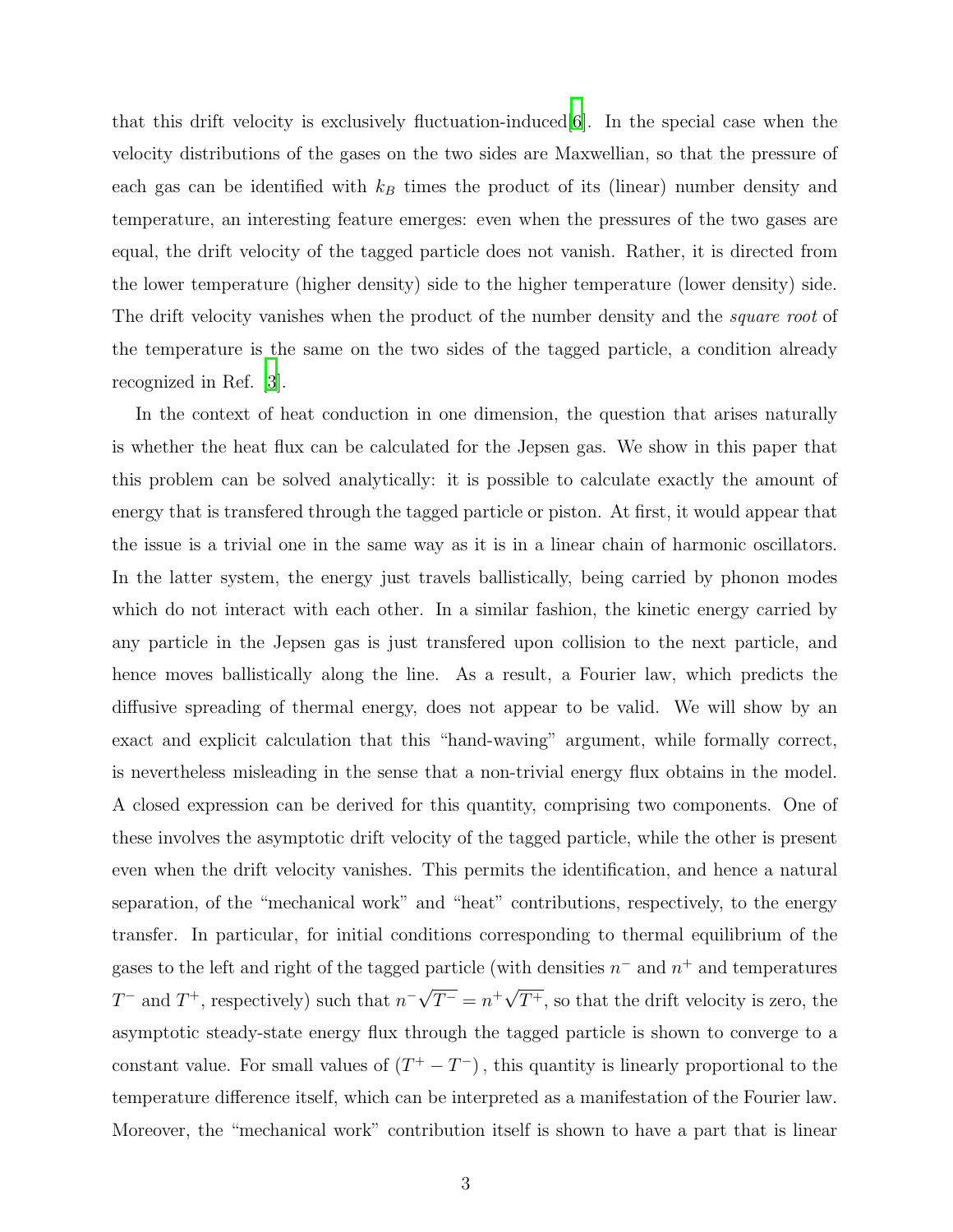in the drift velocity, as might be expected, as well as a nonlinear part that starts (for small drift velocities) with the fourth power of the drift velocity.

We reiterate the following point. The Jepsen gas is admittedly a simplified special case of the more "realistic" models of one-dimensional transport that have been the subject of much attention. Nevertheless, it is the fact that analytical (and hence unambiguous) results can be obtained for this model that makes it worth studying, because these results help shed light on several of the essential issues involved in energy transport in one dimension.

The plan of the rest of this paper is as follows. In the next section, we introduce the notation and summarize the salient results pertaining to the Jepsen gas for the purpose at hand. In Sec. [III](#page-5-0) (and the Appendix), an exact formula is derived for the energy transfer across the piston at any instant of time. This leads to a formula for the total energy flux in the stationary state, which is obtained and analyzed in Sec. [IV.](#page-6-0) In Sec. [V,](#page-10-0) the contribution to the energy flux coming from the stationary heat flux is identified, and the nature of the Fourier law for the model is clarified. The rate of mechanical work is also deduced, and its nonlinear dependence on the stationary drift velocity elucidated. Section [VI](#page-12-0) contains a few concluding remarks.

#### <span id="page-3-0"></span>II. NOTATION AND RECAPITULATION

It is helpful to recapitulate in brief the relevant features of the model, in the notation used in earlier work [\[6](#page-16-3), [7](#page-16-4)]. The tagged particle, located at  $X = 0$  at  $t = 0$  with an initial velocity  $V_0$ , separates a gas of  $N^-$  particles in the interval  $[-L, 0)$  on its left from a gas of  $N^+$  particles to its right, in  $(0, L]$ . Their initial positions  $X_j$  (where  $-N^- \leq j \leq -1$  for the gas on the left, and  $1 \leq j \leq N^+$  for the gas on the right) are independently and uniformly distributed in the corresponding intervals. Their initial velocities  $V_j$  are drawn from normalized distributions  $\phi^{-}(V)$  and  $\phi^{+}(V)$ , respectively. To avoid unnecessary complications, we shall assume that these are symmetric distributions, i.e.,  $\phi^{\pm}(V) = \phi^{\pm}(-V)$ . It can be shown that the system has a thermodynamic limit in which  $N^+ \to \infty$ ,  $L \to \infty$  with finite densities lim  $N^{\pm}/L = n^{\pm}$ , provided only that the mean speeds  $\langle |V|\rangle^{\pm} = \int_{-\infty}^{\infty} dV V \phi^{\pm}(V)$  are finite. Note that  $\phi^{\pm}$  need not be Maxwellian distributions, although this is the case of direct interest in the present context of heat conduction. As all the particles (including the tagged particle) have equal masses, they merely exchange their identities on their original linear trajectories  $X_j(t) \equiv$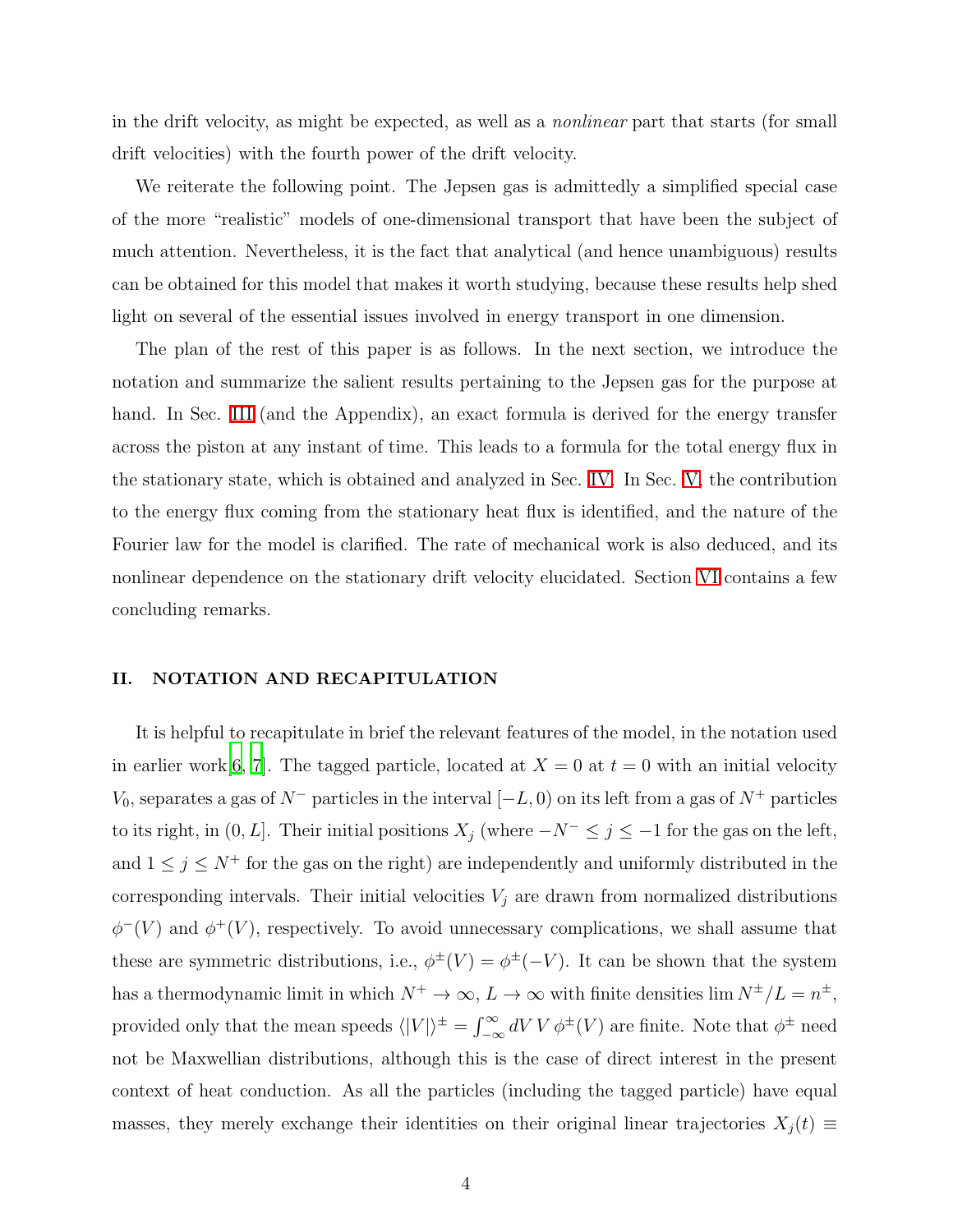$X_j + V_j t$  in each collision. This is what enables one to derive exact results for the system. Among other quantities, the exact one-particle distribution function of the tagged particle,  $P(X, V, t | 0, V_0)$ , can be found. The complicated stochastic motion of the tagged particle (henceforth termed the "piston") can be interpreted[\[7](#page-16-4)] as being driven by two independent Poisson processes (corresponding to collisions from its left and right, respectively) with stateand *time-dependent* intensities  $n^-\alpha(X/t)$  and  $n^+\beta(X/t)$ , where

$$
\alpha(W) = \int_W^{\infty} dV (V - W) \phi^-(V), \ \beta(W) = \int_{-\infty}^W dV (W - V) \phi^+(V). \tag{1}
$$

The system does not equilibrate in the conventional sense of the term: the initial set of trajectories persists for all  $t$ . The piston acquires an asymptotic mean drift velocity  $W$ given by the unique solution of the implicit equation [\[6\]](#page-16-3)

<span id="page-4-3"></span><span id="page-4-2"></span>
$$
n^{-}\alpha(\overline{W}) = n^{+}\beta(\overline{W}).
$$
\n(2)

<span id="page-4-0"></span>The asymptotic velocity distribution of the piston is a superposition of  $\phi^+(V)$  and  $\phi^-(V)$ , and is given by

$$
P_{\rm st}(V) = \left[ n^- \phi^-(V) \theta(V - \overline{W}) + n^+ \phi^+(V) \theta(\overline{W} - V) \right] / \Xi(\overline{W}), \tag{3}
$$

<span id="page-4-1"></span>where

$$
\Xi(\overline{W}) = n^- |\alpha'(\overline{W})| + n^+ \beta'(\overline{W}) = n^- \int_{\overline{W}}^{\infty} dV \phi^-(V) + n^+ \int_{-\infty}^{\overline{W}} dV \phi^+(V) \tag{4}
$$

is the normalization factor. Only in the special case of the homogeneous system, defined by  $n^{-} = n^{+} = n$  and  $\phi^{+}(V) = \phi^{-}(V) = \phi(V)$ , can one have stationarity and an approach to equilibrium, in the sense that  $\overline{W} = 0$  and  $P_{st}(V) \equiv \phi(V)$ . Note that  $\overline{W}$  may vanish even in the *inhomogeneous* system, if the condition  $n^- \int_0^\infty dV V \phi^-(V) = n^+ \int_0^\infty dV V \phi^+(V)$  (or  $n^{-} \langle |V| \rangle^{-} = n^{+} \langle |V| \rangle^{+}$  happens to be satisfied: that is, the *mean rates* at which the piston suffers collisions from its left and right, respectively, are equal.

We point out at this juncture that the stationary distribution  $P_{st}(V)$  in Eq. [\(3\)](#page-4-0) may in fact be anticipated on physical grounds, as follows. In the equal-mass case under consideration, we may regard the particles as simply "passing through" each other in each collision, because they are identical particles. In the stationary state, after the memory of the initial velocity of the piston has been lost, it will only encounter such particles via collisions from its left, as have velocities *greater* than its asymptotic mean drift velocity  $W^*$ , whatever that be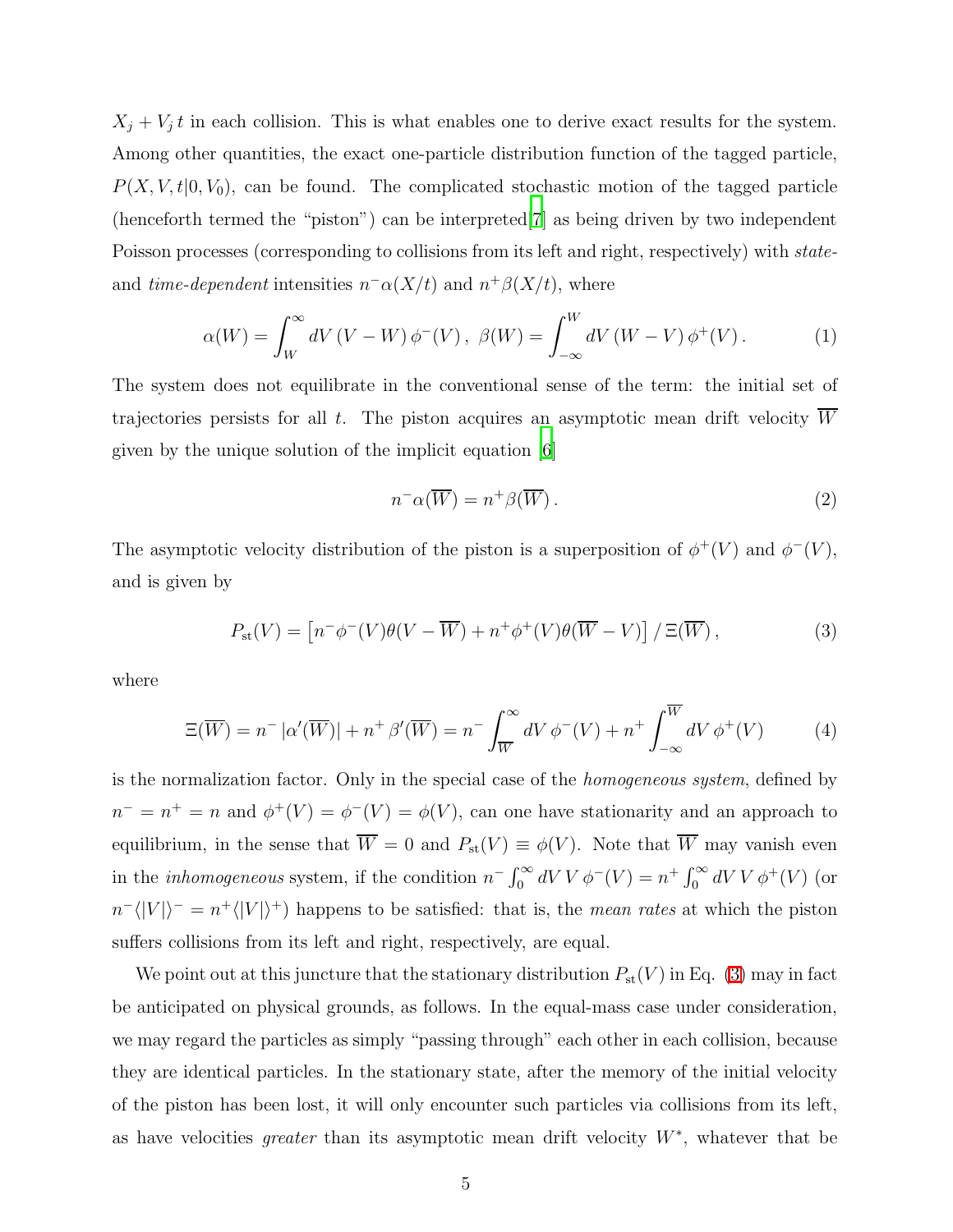(trajectories corresponding to  $V < W^*$  from the gas on the left will never again intersect the piston's trajectory). Similarly, the piston will encounter only those particles from the gas on its right as have velocities *less* than  $W^*$ . Moreover, after each collision, the piston simply acquires the velocity of the particle it collided with. Hence the stationary velocity distribution must necessarily be a superposition of the form

$$
P_{\rm st}(V) \propto n^{-} \phi^{-}(V) \theta(V - W^{*}) + n^{+} \phi^{+}(V) \theta(W^{*} - V)
$$
\n(5)

apart from a normalization factor. The latter is easily seen to be just  $1/\Xi(W^*)$  where the function  $\Xi$  is as given by Eq. [\(4\)](#page-4-1). Taking the first moment of this equation, we find that consistency demands that  $W^*$  satisfy precisely the same implicit equation (Eq. [\(2\)](#page-4-2)) as that written down above for the drift velocity  $\overline{W}$ . In other words, not only is the form in Eq. [\(3\)](#page-4-0) for  $P_{st}(V)$  deducible on direct physical grounds, but also the existence of an asymptotic drift velocity  $\overline{W}$  and the implicit equation satisfied by it.

#### <span id="page-5-0"></span>III. EXACT EXPRESSION FOR ENERGY TRANSFER

To derive of an exact formula for the rate of transport of energy across the piston, we first calculate the difference  $\Delta E(t)$  between the mean energy  $E(t)$  of the gas on the left of the piston at time t and its initial value  $E(0)$ .

We have

$$
E(0) = \frac{1}{2}m \sum_{j=-N^-}^{-1} \langle V_j^2 \rangle = \frac{1}{2}m \sum_{j=-N^-}^{N^+} \langle V_j^2 \theta(-X_j) \rangle, \qquad (6)
$$

while

$$
E(t) = \frac{1}{2}m \sum_{a} \sum_{j \neq a} \left\langle V_j^2 \theta(X_a(t) - X_j(t)) \, \delta^{\text{Kr}}[N^-, \sum_{\ell \neq a} \theta(X_a(t) - X_\ell(t))] \right\rangle. \tag{7}
$$

Here each sum runs over the entire set of particle labels  $\{-N^-, \ldots, -1, 0, 1, \ldots, N^+\}$ ; the subscript a is used to distinguish the instantaneous variables of the piston from those of the other particles;  $\delta^{Kr}[n,m]$  is the Kronecker delta  $\delta_{nm}$ ; and  $\langle \ldots \rangle$  denotes an average over the already-specified distributions of the initial conditions comprising the set  $\{X_j, V_j\}$ . Using the crucial fact that

$$
\sum_{\ell \neq a} \theta \big( X_a(t) - X_\ell(t) \big) = N^{-} \tag{8}
$$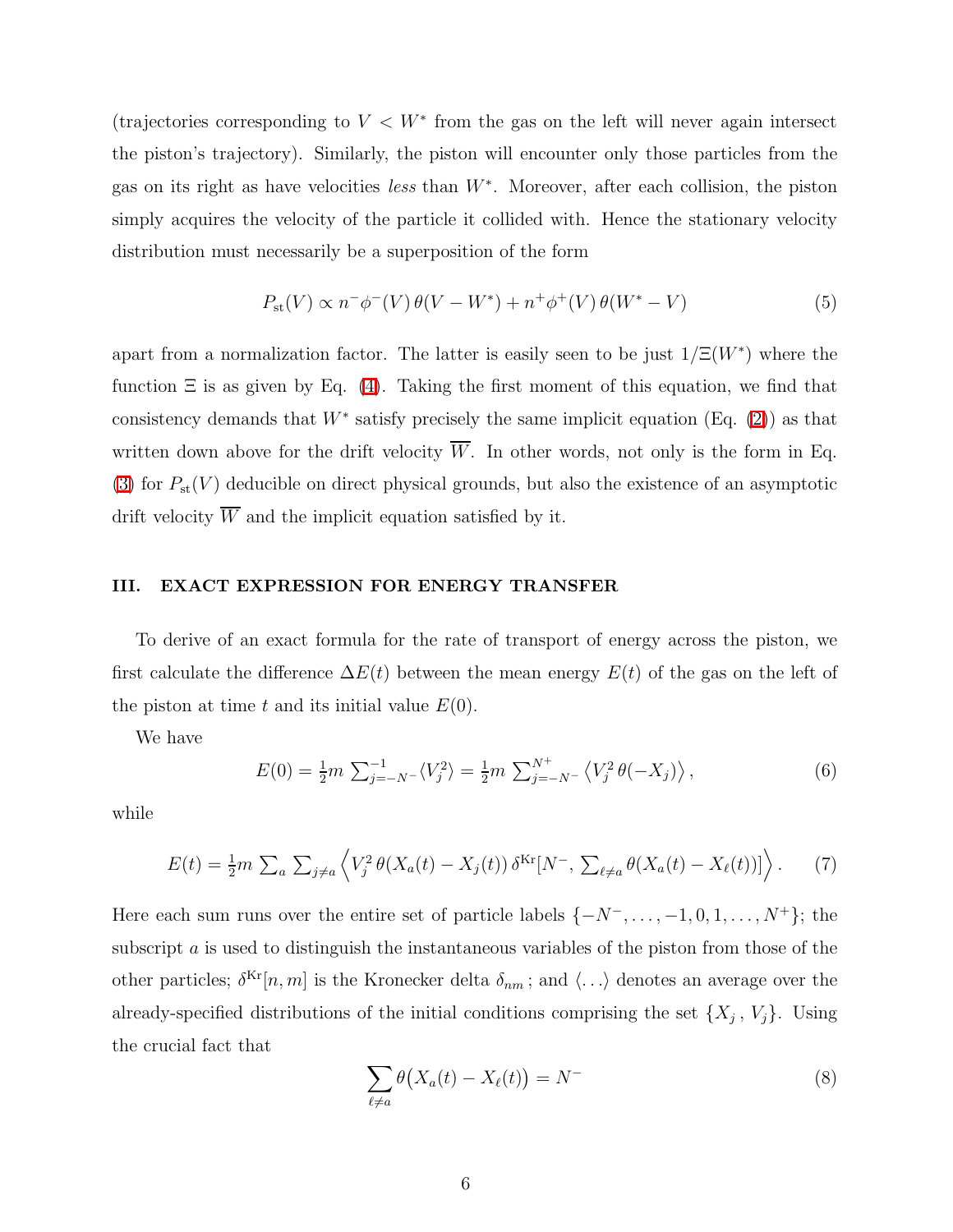for all  $t \geq 0$ , the gain in energy of the gas on the left at time t can be written as

$$
\Delta E(t) = \sum_{a} \sum_{j \neq a} \left\langle V_j^2 \left[ \theta \big( X_a(t) - X_j(t) \big) - \theta(-X_j) \right] \delta^{\text{Kr}} \left[ N^- , \sum_{\ell \neq a} \theta \big( X_a(t) - X_\ell(t) \big) \right] \right\rangle. \tag{9}
$$

<span id="page-6-1"></span>The representation  $\delta_{nm} = (2\pi i)^{-1} \oint z^{n-m-1} dz$  enables us write this as

$$
\Delta E(t) = \frac{1}{2} m \oint \frac{dz}{2\pi i z} \sum_{a} \sum_{j \neq a} \left\langle V_j^2 \left[ \theta(X_a + V_a t - X_j - V_j t) - \theta(-X_j) \right] \right. \\ \times z^{N^-} \prod_{\ell \neq a} \left[ 1 + (z^{-1} - 1) \theta(X_a + V_a t - X_\ell - V_\ell t) \right] \right\rangle, \tag{10}
$$

where the contour encloses the origin. We break up  $\Delta E(t)$  as

$$
\Delta E(t) = \Delta E^{0}(t) + \Delta E^{-}(t) + \Delta E^{+}(t), \qquad (11)
$$

corresponding to the three distinct contributions to  $\Delta E(t)$  coming, respectively, from the cases  $a = 0$ ,  $-N^- \le a \le -1$  and  $1 \le a \le N^+$ . The calculation of these quantities is broadly similar to, but a little more intricate than, that involved [\[5,](#page-16-2) [7\]](#page-16-4) in evaluating quantities like the one-particle distribution function  $P(X, V, t | X_0, V_0)$  of the piston. An outline of the main steps leading to the expression for  $\Delta E(t)$  is given in the Appendix. The exact result for  $\Delta E(t)$  is given by Eqs. [\(A.8\)](#page-15-2)-[\(A.10\)](#page-15-3).

#### <span id="page-6-0"></span>IV. FORMULA FOR THE STATIONARY ENERGY FLUX

To find the asymptotic or steady-state rate of transport of energy across the piston, we pass to the long-time limit of the expression for  $\Delta E(t)$ . Using the asymptotic behavior  $I_r(z) \sim e^z/(2\pi z)^{1/2}$  as  $|z| \to \infty$ , it is evident from Eq. [\(A.8\)](#page-15-2) that  $\Delta E^0(t)$  decays exponentially to zero as  $t \to \infty$ , unless it so happens that  $n^- \alpha(0) = n^+ \beta(0)$ , i.e., the asymptotic drift velocity of the piston is zero. In that case  $\Delta E^0(t) \sim t^{1/2}$  at long times; but this again implies a rate of transport that vanishes (like  $t^{-1/2}$ ) as  $t \to \infty$ . Therefore  $\Delta E^0(t)$  may be dropped from further consideration.

Turning to Eqs. [\(A.9\)](#page-15-4) and [\(A.10\)](#page-15-3) for  $\Delta E^{-}(t)$  and  $\Delta E^{+}(t)$ , we observe that the asymptotic behavior of the modified Bessel functions leads to the occurrence of a factor  $\exp\left\{-t\left[\left(n^{-}\alpha(w)\right)^{1/2}-\left(n^{+}\beta(w)\right)^{1/2}\right]^{2}\right\}$  in the integration over w (which runs from  $-\infty$ ) to +∞). Since the exponent has a unique zero at precisely the asymptotic drift velocity W as defined in Eq. [\(2\)](#page-4-2), the long-time behavior of  $\Delta E^{\pm}(t)$  can be deduced by a standard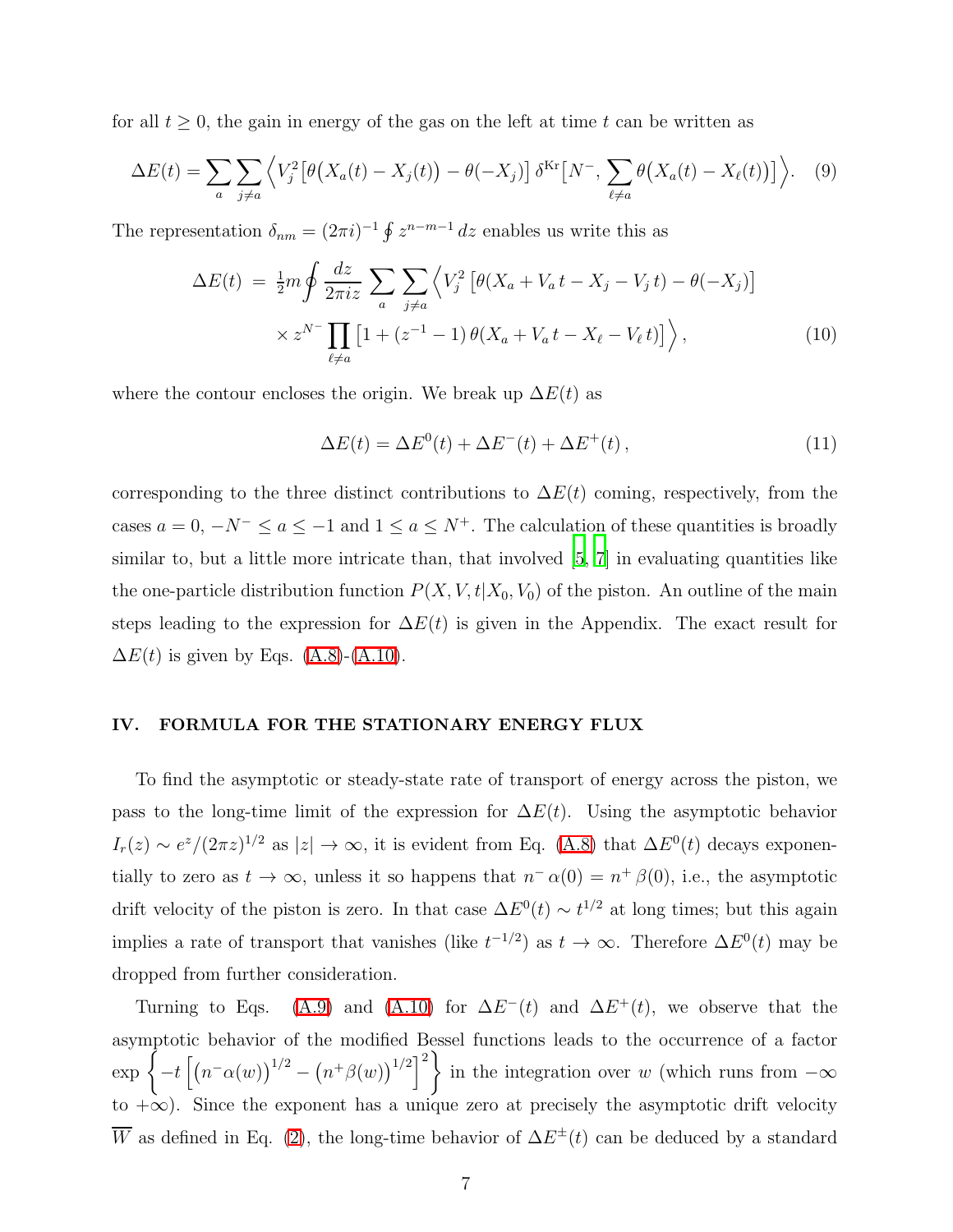Gaussian approximation about  $w = \overline{W}$ . The leading asymptotic behavior of each of these two contributions is then seen to be  $\sim t$ , implying the existence of a finite, non-vanishing stationary rate of energy transfer  $\lim_{t\to\infty} d\Delta E(t)/dt$ , that we denote by  $\Delta \dot{E}_{\rm st}$ . Carrying out the algebra required, our final result for this quantity is remarkably simple (for reasons to be explained shortly). We find

<span id="page-7-0"></span>
$$
\Delta \dot{E}_{\rm st} = \frac{1}{2} m \left\{ n^+ \int_{-\infty}^{\overline{W}} dU U^2 (\overline{W} - U) \phi^+(U) - n^- \int_{\overline{W}}^{\infty} dU U^2 (U - \overline{W}) \phi^-(U) \right\}.
$$
 (12)

For ready reference, we recall that the asymptotic drift velocity  $\overline{W}$  of the piston is given by the implicit equation [\(2\)](#page-4-2), which may be written in the alternative form

$$
\overline{W} = \frac{n^- \int_W^{\infty} dU U \phi^-(U) + n^+ \int_{-\infty}^{\overline{W}} dU U \phi^+(U)}{n^- \int_W^{\infty} dU \phi^-(U) + n^+ \int_{-\infty}^{\overline{W}} dU \phi^+(U)}.
$$
\n(13)

We remark that the result in Eq. [\(12\)](#page-7-0) is valid for arbitrary initial velocity distributions  $\phi^{\pm}(V)$ , and not just for Maxwellian  $\phi^{\pm}$  (see below). It must also be noted that the existence of the *third* moment of the speed,  $\langle |V|^3 \rangle^{\pm}$ , is necessary in order that  $\Delta E_{st}$  be finite. The exact result in Eq. [\(12\)](#page-7-0) has several other noteworthy features, that we take up in turn.

(i) Physical interpretation: The formula in Eq.  $(12)$  can be given a direct physical inter-pretation, extending the heuristic argument described in Sec. [II](#page-3-0) for  $P_{st}(V)$  and  $\overline{W}$ : once again, the fact that the particles merely exchange velocities upon colliding implies that the mean stationary rate of energy transfer across the piston can be constructed by an energy balance argument. If the piston has a stationary drift velocity  $\overline{W}$ , the trajectories belonging originally to the gas on its right that collide with it are those corresponding to velocities from  $-\infty$  to  $\overline{W}$ . The energy carried by (a particle on) each such trajectory is  $\frac{1}{2}mU^2$ . The rate of collisions of such trajectories with that of the piston is  $n^{+}(\overline{W}-U)$ , the second factor being the relative velocity between the two. Therefore

$$
\frac{mn^+}{2} \int_{-\infty}^{\overline{W}} dU U^2 (\overline{W} - U) \phi^+(U) \tag{14}
$$

is the mean rate at which energy is transferred to the piston by the gas on its right, in the stationary state. Exactly the same argument shows that

$$
\frac{mn^{-}}{2} \int_{\overline{W}}^{\infty} dU U^{2} (U - \overline{W}) \phi^{-}(U)
$$
\n(15)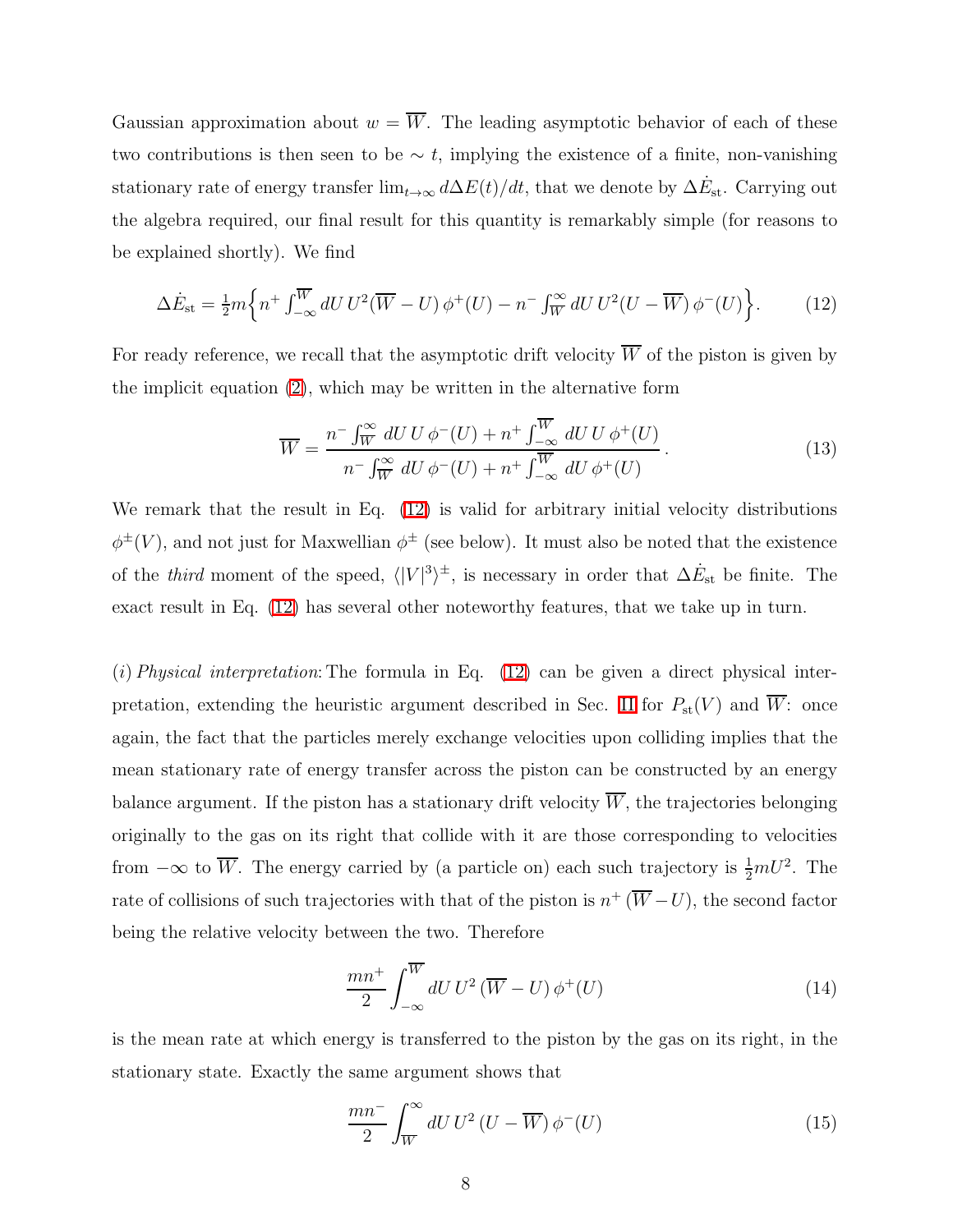is the mean rate at which the gas on the left transfers energy to the piston. The difference between the two is precisely the formula of Eq. [\(12\)](#page-7-0) for the mean stationary rate of transfer of energy from the right to the left across the piston. Our rigorous derivation serves to corroborate this physical argument, in addition to providing an exact result for the timedependent transients as well.

<span id="page-8-0"></span>(ii) Dichotomous and three-valued velocity distributions: The dichotomous velocity distribution

$$
\phi^+(V) = \phi^-(V) = \phi(V) = \frac{1}{2} [\delta(V+c) + \delta(V-c)] \tag{16}
$$

<span id="page-8-1"></span>yields, as always, a simple and tractable special case that serves as a useful check on the calculations. We have, in this case,  $\overline{W} = c(n^{-} - n^{+})/(n^{-} + n^{+})$ . Evaluating the various quantities appearing in Eq. [\(12\)](#page-7-0), we find that  $\Delta \dot{E}_{\rm st}$  vanishes identically for the dichotomous distribution above. However, valuable insight into the structure of the result for  $\Delta E_{\rm st}$ is provided by a slight generalization of the dichotomous distribution of Eq. [\(16\)](#page-8-0) to the distribution

$$
\phi^+(V) = \phi^-(V) = \phi(V) = \mu \,\delta(V) + \frac{1}{2}(1-\mu) \left[ \delta(V+c) + \delta(V-c) \right],\tag{17}
$$

<span id="page-8-2"></span>where  $0 < \mu < 1$ . It has been shown in Ref. [\[7](#page-16-4)] that the introduction of a non-vanishing probability mass  $\mu$  at  $V = 0$  significantly alters the long-time properties of the homogeneous system. For instance, the velocity autocorrelation function acquires a  $t^{-3/2}$  tail, in contrast to its exponential decay in the case of a dichotomous  $\phi(V)$ . In the present context, too, a non-vanishing value of  $\mu$  leads to a strikingly different result for  $\Delta \dot{E}_{\rm st}$ . We have in this instance

<span id="page-8-3"></span>
$$
\overline{W} = \frac{c(1-\mu)(n^--n^+)}{(1-\mu)n_+ + (1+\mu)n_<},
$$
\n(18)

where  $n_{>} = \max(n^{-}, n^{+})$  and  $n_{<} = \min(n^{-}, n^{+})$ . Computing the various quantities occurring in Eq. [\(12\)](#page-7-0), we arrive at the result

$$
\Delta \dot{E}_{\rm st} = \frac{mc^3}{2} \frac{\mu \left(1 - \mu\right) n^{-} \left(n^{+} - n^{-}\right)}{\left(1 - \mu\right) n_{>} + \left(1 + \mu\right) n_{<}}.
$$
\n(19)

Thus  $\Delta \dot{E}_{\rm st}$  vanishes identically if  $n^+ = n^- = n$  (which, together with  $\phi^+ = \phi^-$  as already imposed by Eq. [\(17\)](#page-8-1), implies a homogeneous system), as it must in the homogeneous system. Similarly,  $\Delta E_{st}$  vanishes when  $\mu = 0$  (the case of a dichotomous  $\phi^{\pm}(V)$ ), or when  $\mu = 1$ (the trivial case of no motion at all). Comparing the expressions in Eqs. [\(18\)](#page-8-2) and [\(19\)](#page-8-3), we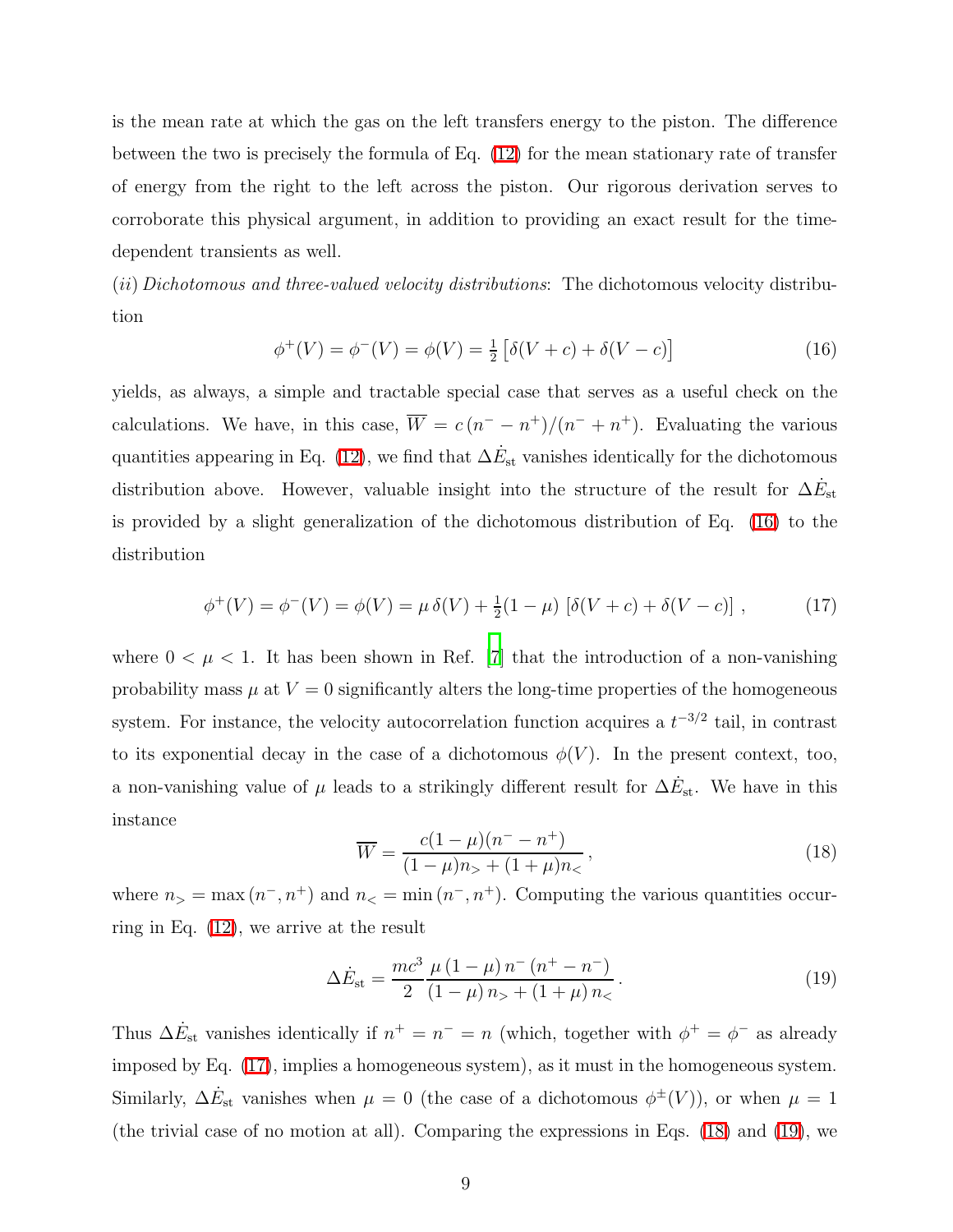observe that  $\Delta \dot{E}_{\rm st}$  can be written in this case in the revealing form

<span id="page-9-0"></span>
$$
\Delta \dot{E}_{\rm st} = \frac{1}{2} m c^2 \mu n^- (-\overline{W}). \tag{20}
$$

(Recall that we have defined  $\Delta \dot{E}$  as the rate of transfer of energy to the gas on the *left* of the piston, and that  $\overline{W}$  is negative if  $n^+ > n^-$ , i.e., if the piston drifts to the left.)

(*iii*) The case of Maxwellian distributions: The situation that is of direct physical interest is of course that of Maxwellian velocity distributions  $\phi^{\pm}(V)$  characterized by temperatures  $T^{\pm}$ . For arbitrary densities  $n^{+}$  and  $n^{-}$ , the asymptotic drift velocity  $\overline{W}$  is still given by the solution of a transcendental equation, which reads in this case

$$
\overline{W} = \frac{n^{-} (2k_{B}T^{-}/m\pi)^{1/2} e^{-m\overline{W}^{2}/2k_{B}T^{-}} - n^{+} (2k_{B}T^{+}/m\pi)^{1/2} e^{-m\overline{W}^{2}/2k_{B}T^{+}}}{n^{-} [1 - \text{erf } (m\overline{W}^{2}/2k_{B}T^{-})^{1/2}] + n^{+} [1 + \text{erf } (m\overline{W}^{2}/2k_{B}T^{+})^{1/2}]}.
$$
(21)

<span id="page-9-1"></span>In terms of  $n^{\pm}$ ,  $T^{\pm}$  and  $\overline{W}$  as given above, we get

$$
\Delta \dot{E}_{\rm st} = (2\pi m)^{-1/2} \left\{ n^+(k_B T^+)^{3/2} e^{-m \overline{W}^2 / 2k_B T^+} - n^-(k_B T^-)^{3/2} e^{-m \overline{W}^2 / 2k_B T^-} \right\} \n+ \frac{1}{4} \overline{W} \left\{ n^+(m \overline{W}^2 + k_B T^+) \left[ 1 + \text{erf} \left( m \overline{W}^2 / 2k_B T^+ \right)^{1/2} \right] \right. \n+ n^-(m \overline{W}^2 + k_B T^-) \left[ 1 - \text{erf} \left( m \overline{W}^2 / 2k_B T^- \right)^{1/2} \right] \right\}.
$$
\n(22)

The nonlinear dependence of  $\Delta E_{st}$  on  $\overline{W}$  is explicit in this formula. We shall comment further on this subsequently. It is also clear that  $\Delta \dot{E}_{\rm st}$  is *not* proportional to the temperature difference  $(T^+ - T^-)$ , though one might perhaps naively expect such a proportionality based on an incorrect identification of  $\Delta E_{\rm st}$  with the heat flux, together with an application of the Fourier law to the system under discussion.

(iv) Mechanical work and heat contributions: This brings us, finally, to a very important point. The general expression obtained in Eq. [\(12\)](#page-7-0) for  $\Delta \dot{E}_{\rm st}$  incorporates the effects (on the energy transfer rate) of both the *drift* of the piston and its *diffusive* motion (or fluctuations about its mean position, namely, about  $\overline{W}t$ ). In broad terms, one might regard the respective contributions as the rate of mechanical work done upon the gas on the left of the piston  $\overline{W}$ being the rate of compression or expansion, depending on whether  $\overline{W}$  < 0 or  $\overline{W}$  > 0), and the rate at which its entropy changes. However, these contributions are intricately mixed up in the formula for  $\Delta E_{st}$ . Moreover, the dependence of  $\Delta E_{st}$  upon  $\overline{W}$  is in general highly nonlinear. Disentangling these contributions will enable us, in principle, to isolate the parts of  $\Delta E_{\rm st}$  that may be identified with the "heat flux"  $\Delta \dot{Q}_{\rm st}$  and the "rate of mechanical work",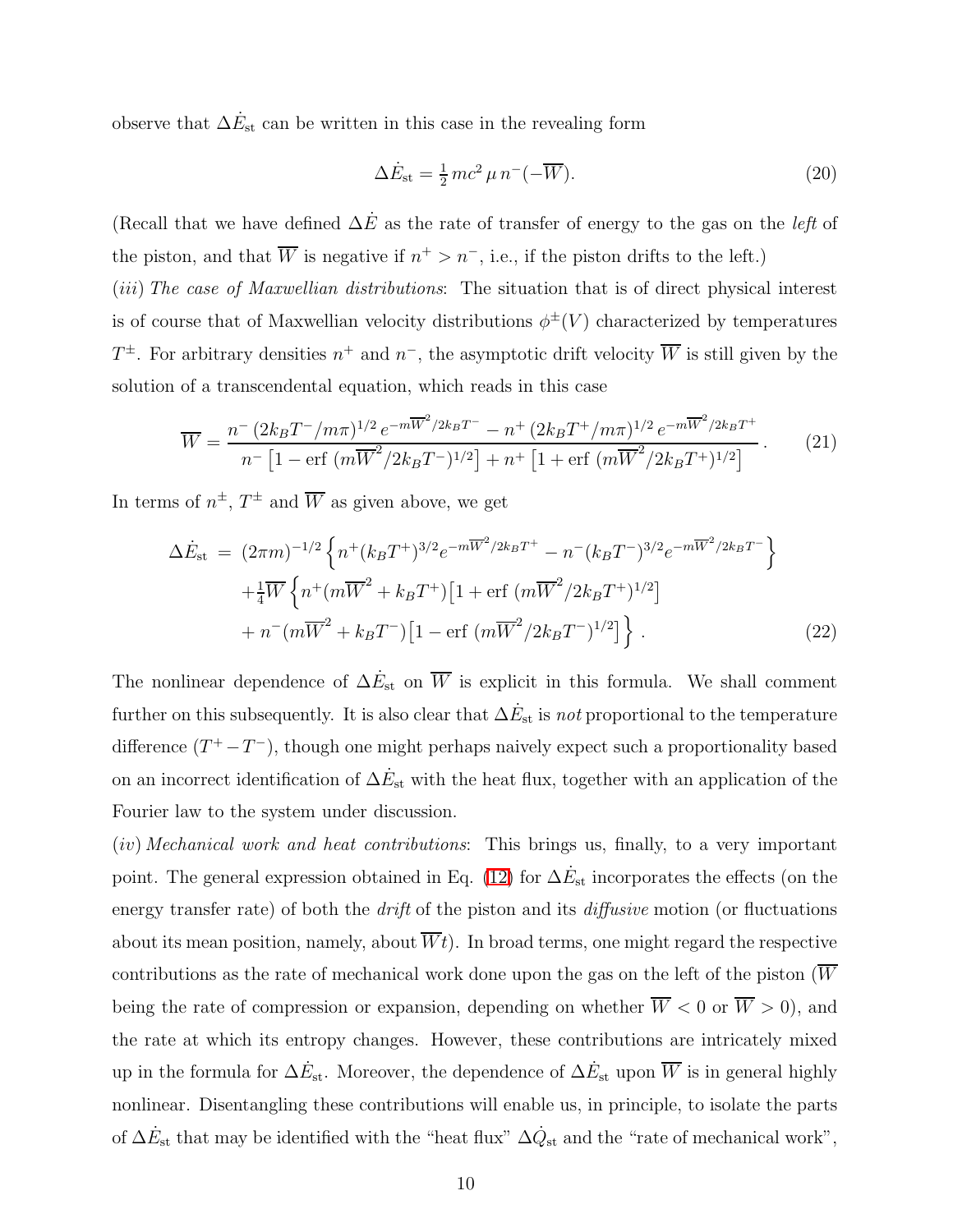respectively. In some cases, the former may vanish altogether — as in the example of the distribution considered in Eq. [\(17\)](#page-8-1), for which Eq. [\(20\)](#page-9-0) shows clearly that  $\Delta \dot{E}_{\rm st}$  arises entirely from the drift of the piston. In general, however, such a clear separation does not occur in the system under study. It is also important to bear in mind the fact that a non-vanishing drift velocity  $\overline{W}$  is itself a consequence of the statistics of collisions in the system under consideration [\[6\]](#page-16-3).

## <span id="page-10-0"></span>V. STATIONARY HEAT FLUX

A direct way to isolate and examine the "heat flux" is to impose the condition of zero drift  $(\overline{W} = 0)$  by adjusting, for instance, the value of the ratio  $n^{-}/n^{+}$  of the densities of the two gases. As we shall now see, this leads to considerable simplification in the formula for  $\Delta \dot{E}_{\rm st}$ , which we are now justified in re-labeling as  $\Delta \dot{Q}_{\rm st}$ .

As emphasized more than once, the asymptotic drift velocity  $\overline{W}$  of the piston vanishes if the densities  $n^{\pm}$  and initial velocity distributions  $\phi^{\pm}$  are related by the condition  $n^{-} \alpha(0) =$  $n^+\beta(0)$ , or  $n^-\langle |V|\rangle^- = n^+\langle |V|\rangle^+$ , i.e., the mean rates at which the piston suffers collisions from the gases on either side of it are equal. The motion of the piston is then purely diffusive in the long-time limit, with a variance  $\langle X^2(t) \rangle$  that tends asymptotically to  $2Dt$ , where the diffusion coefficient is given by [\[7,](#page-16-4) [8\]](#page-16-5)

$$
D = 2n^{-\langle |V| \rangle^{-}/(n^{-} + n^{+})^{2}}.
$$
\n
$$
(23)
$$

We note that the homogeneous system (defined by  $n^- = n^+, \phi^- = \phi^+$ ) automatically has  $\overline{W} = 0$ . The converse is not necessarily true, of course:  $\overline{W} = 0$  does not necessarily imply a homogeneous system. Recall also that we have already considered situations in which  $\phi^+(V) = \phi^-(V) = \phi(V)$ , but  $n^+ \neq n^-$ ; we then have an inhomogeneous system in which, moreover,  $\overline{W} \neq 0$ .

<span id="page-10-1"></span>Setting  $\overline{W} = 0$  in Eq. [\(12\)](#page-7-0), we find that the stationary energy flux in the absence of drift is simply

$$
\Delta \dot{Q}_{\rm st} = \frac{1}{4} m \left[ n^+ \langle |V|^3 \rangle^+ - n^- \langle |V|^3 \rangle^- \right],\tag{24}
$$

in terms of the third moments

$$
\langle |V|^3 \rangle^{\pm} = 2 \int_0^\infty dU \, U^3 \, \phi^{\pm}(U) \tag{25}
$$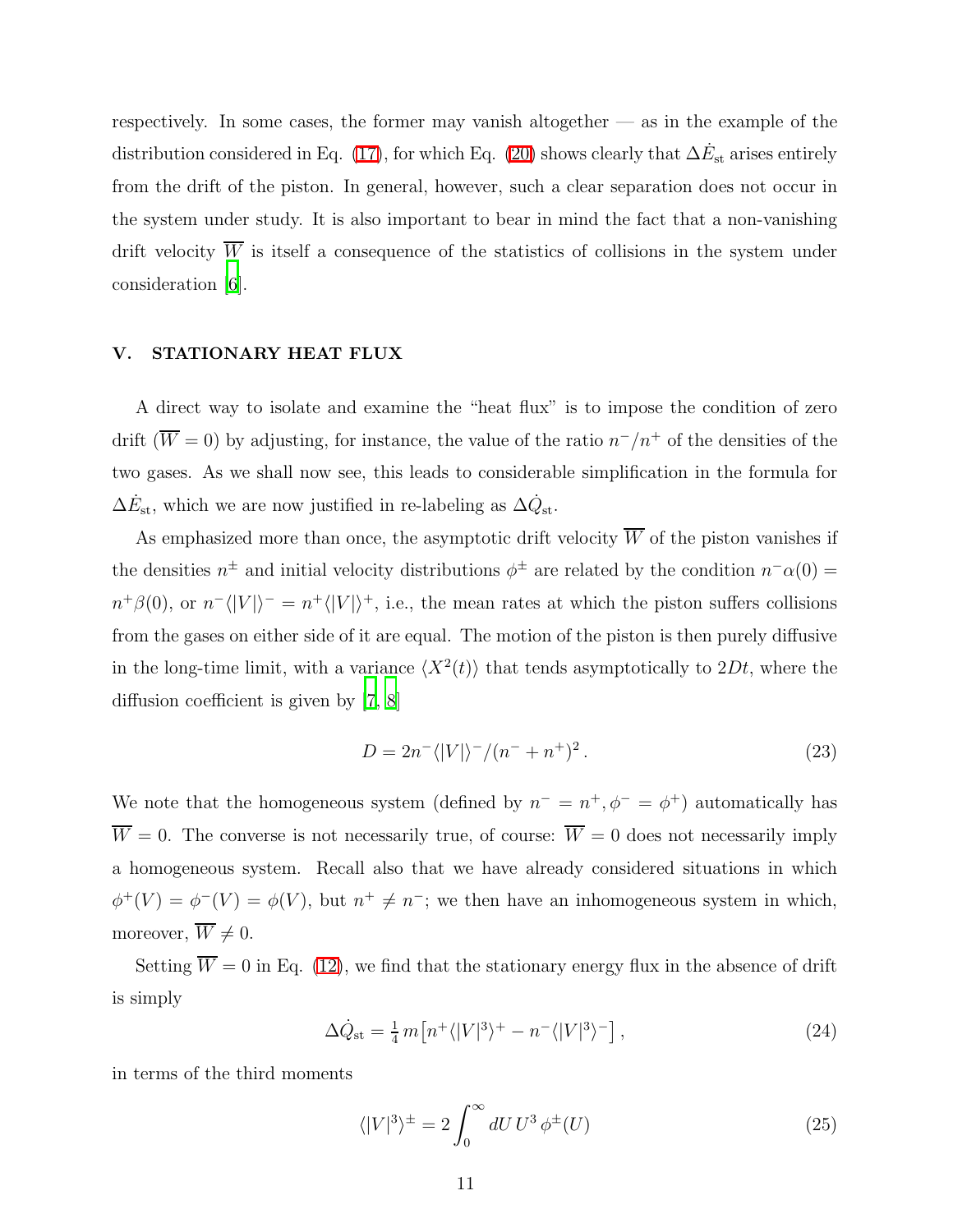of the particle speed in the two gases. For the homogeneous system, of course,  $\Delta \dot{Q}_{\rm st}$  vanishes identically, as it must.

<span id="page-11-0"></span>Turning again to the case of Maxwellian distributions  $\phi^{\pm}(V)$  at temperatures  $T^{\pm}$ , the drift velocity  $\overline{W}$  vanishes, as is well known, if  $n^{-} \sqrt{T^{-}} = n^{+} \sqrt{T^{+}}$ . Equation [\(22\)](#page-9-1) then reduces to

$$
\Delta \dot{Q}_{\text{st}} = n^+ \left(\frac{k_B T^+}{2\pi m}\right)^{1/2} k_B \left(T^+ - T^-\right). \tag{26}
$$

We see that the heat flux is indeed given by the Fourier law in this case, with a "coefficient of thermal conductivity" that is proportional to the square root of the temperature.

It is revealing and instructive to pause at this stage to compare the result in Eq. [\(26\)](#page-11-0) with that for the heat flux between two reservoirs held at different temperatures and densities, coupled by virtue of their sharing a common piston [\[9\]](#page-16-6). When the mass of the latter is equal to that of the gas particles, the Boltzmann equation can be solved exactly for the stationary distribution; concomitantly, the heat flux conveyed via the shared piston from one reservoir to the other can also be calculated. While the exact expression for this quantity (see [\[9\]](#page-16-6)) is slightly more complicated than that of Eq. [\(26\)](#page-11-0) above, it reduces to the latter result to leading order in the temperature difference  $(T^+ - T^-)$ , apart from an extra numerical factor  $\pi/\sqrt{2}$ . This lends additional support to our identification of the portion of the energy flux that corresponds to the heat flux. The fact that the heat flux is about twice as large in the case of the shared piston is readily understood by recalling that the piston now suffers collisions with the gas particles belonging to both reservoirs, so that the effective rate of collisions is roughly twice as large. For a detailed discussion of the relevance of the problem of the shared piston to the general questions addressed here, we refer to [\[9](#page-16-6)].

Finally, let us return to the full expression for the stationary energy flux  $\Delta \dot{E}_{\rm st}$  in Eq. [\(12\)](#page-7-0), and analyze its dependence on the drift velocity  $\overline{W}$ . For sufficiently small  $\overline{W}$ , we may expand  $\Delta E_{\rm st}$  in powers of  $\overline{W}$ , taking care to incorporate the fact that  $\overline{W} = 0$  imposes the condition  $n^{-} \langle |V| \rangle^{-} = n^{+} \langle |V| \rangle^{+}$  on the parameters occurring in the coefficients of the expansion. (This has been done in the Maxwellian case, Eq. [\(26\)](#page-11-0) above, to reduce  $n^+(T^+)^{3/2} - n^-(T^-)^{3/2}$  to  $n^+(T^+)^{1/2}(T^+ - T^-)$ .) For distributions  $\phi^{\pm}(V)$  that have derivatives of all orders at  $V = 0$ , the formal expansion in powers of  $\overline{W}$  is given by

<span id="page-11-1"></span>
$$
\Delta \dot{E}_{\rm st} = \Delta \dot{Q}_{\rm st} + \frac{m\overline{W}}{4} \left[ n^+ \langle V^2 \rangle^+ + n^- \langle V^2 \rangle^- \right] + \frac{m\overline{W}^4}{2} \sum_{k=0}^{\infty} \frac{\overline{W}^k \psi^{(k)}(0)}{(k+3)(k+4)k!} \,, \tag{27}
$$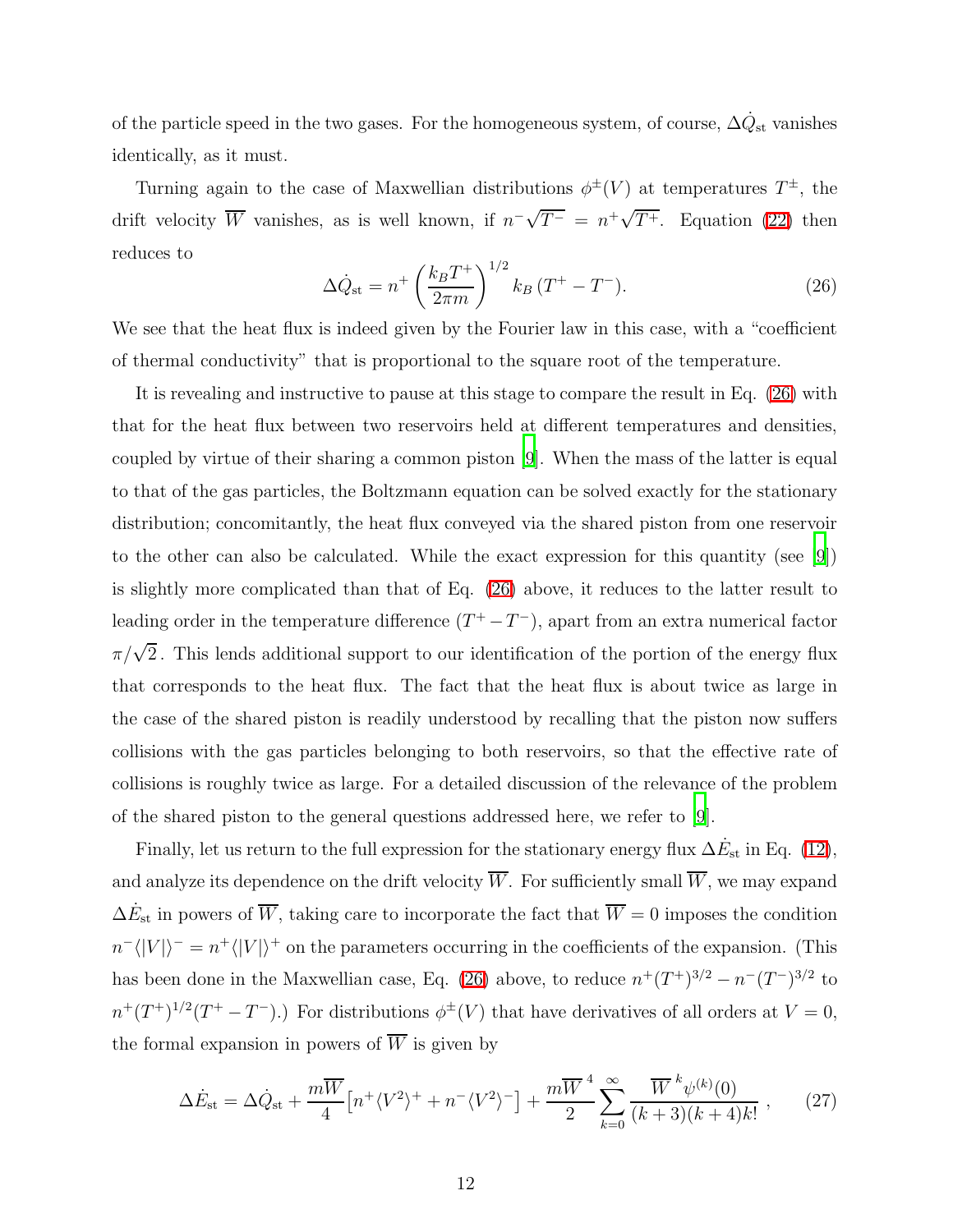where

$$
\psi(V) = n^+ \phi^+(V) - n^- \phi^-(V) , \qquad (28)
$$

 $\psi^{(k)}$  denotes its  $k^{\text{th}}$  derivative, and  $\Delta \dot{Q}_{\text{st}}$  is given by Eq. [\(24\)](#page-10-1). This representation isolates the contribution to  $\Delta \dot{E}_{\rm st}$  owing to the systematic drift of the piston from that arising from the fluctuations about its mean position. We observe that the part that is nonlinear in  $\overline{W}$ is  $\mathcal{O}(\overline{W}^4)$ . Considering the Maxwellian case once again, we find

$$
\Delta \dot{E}_{\rm st} \approx \left(\frac{k_B T^+}{2\pi m}\right)^{1/2} n^+ k_B \left(T^+ - T^-\right) + \left(\frac{k_B T^+ T^-}{8\pi m}\right)^{1/2} k_B \left(n^- \sqrt{T^-} - n^+ \sqrt{T^+}\right) \tag{29}
$$

correct to first order in the difference  $(n^{-}\sqrt{T^{-}} - n^{+}\sqrt{T^{+}})$ , the next term being of fourth order in this quantity. In contrast to the relatively simple expression to which  $\Delta \dot{E}_{\rm st}$  reduces when  $n^{-} \sqrt{T^{-}} = n^{+} \sqrt{T^{+}}$  (Eq. [\(26\)](#page-11-0)), no significant simplification of the general expression in Eq. [\(22\)](#page-9-1) occurs when  $n^{\text{-}}T^{-} = n^{\text{+}}T^{+}$  (equal pressures on either side of the piston). Some simplification does occur, however, when the temperatures on the two sides are equal,  $T^+ = T^- = T$  (but  $n^+ \neq n^-$ ). We find that the drift velocity is now given by the implicit equation

$$
\overline{W} = \left(\frac{n^- - n^+}{n^- + n^+}\right) \left[ \left(\frac{2k_B T}{m\pi}\right)^{1/2} e^{-m\overline{W}^2/2k_B T} + \overline{W} \operatorname{erf} \left(m\overline{W}^2/2k_B T\right)^{1/2} \right].
$$
 (30)

The corresponding stationary energy flux is found to be

$$
\Delta \dot{E}_{\rm st} = (n^- - n^+) \left(\frac{mk_B T}{8\pi}\right)^{1/2} \left(\overline{W}^2 - \frac{k_B T}{m}\right) e^{-m\overline{W}^2/2k_B T}.
$$
\n(31)

Written in terms of the moments of the (Maxwellian) velocity distribution, this is just

$$
\Delta \dot{E}_{\rm st} = \frac{1}{4} m \left( \overline{W} - \langle V^2 \rangle \right) \left( n^- - n^+ \right) \langle |V| \rangle e^{-m \overline{W}^2 / 2k_B T} . \tag{32}
$$

Finally, if the two *densities* are equal  $(n^+ = n^- = n$ , but  $T^+ \neq T^-$ ), we find that  $\overline{W}$  becomes independent of n, and  $\Delta \dot{E}_{\rm st}$  is directly proportional to n.

#### <span id="page-12-0"></span>VI. CONCLUDING REMARKS

We have already commented at the appropriate junctures on the special and interesting features of the structure of our analytical result for the stationary rate of energy transfer, as given by Eqs.  $(12)$  and  $(27)$ . We conclude with a comment on the question of the finiteness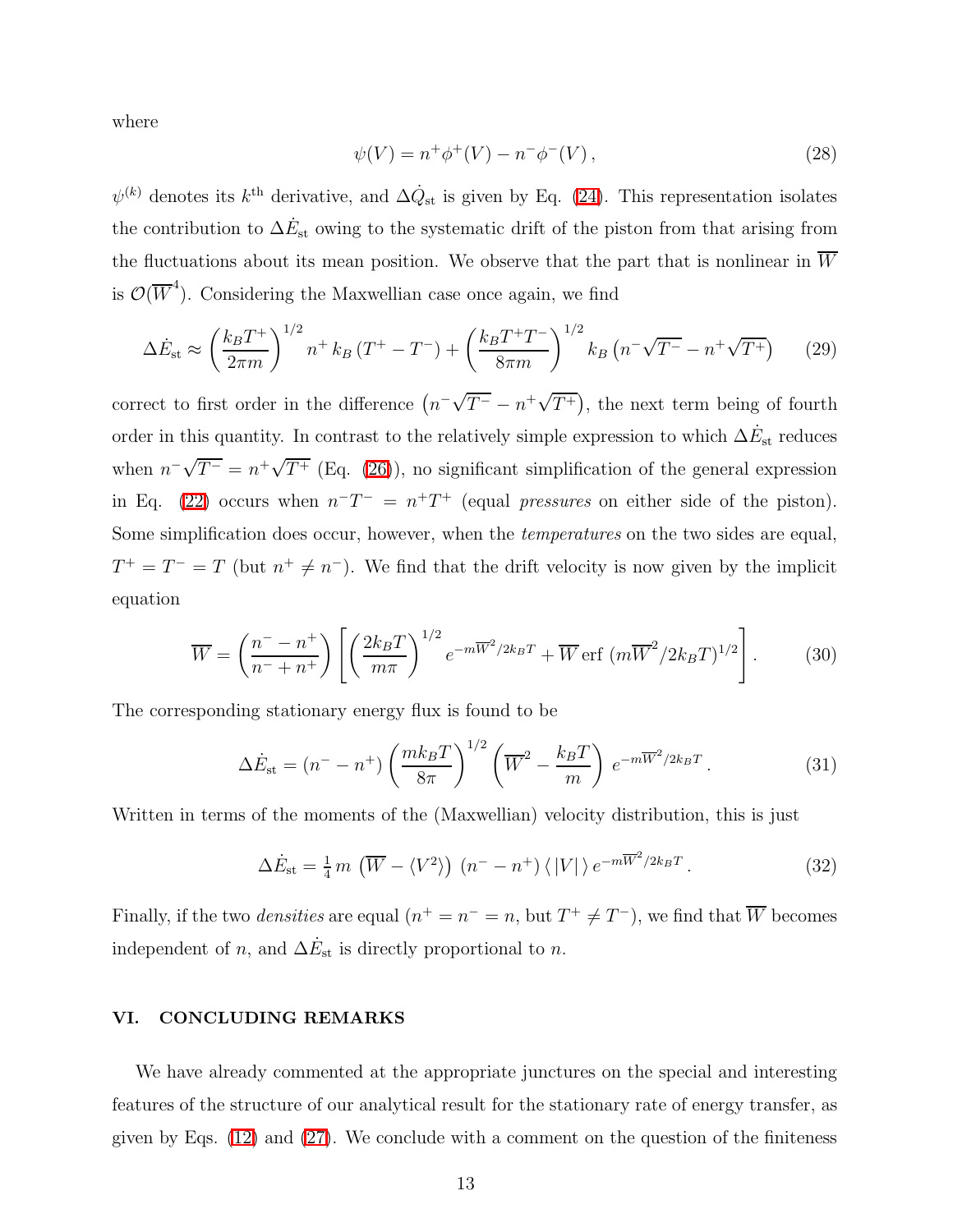or otherwise of the heat conductivity of the system under study [\[1,](#page-15-0) [2](#page-15-1)]. It may be argued that the coefficient of heat conductivity of our system is essentially infinite: The contention is that in the expression for the heat flux, the conductivity is the coefficient of the gradient of the temperature, and the latter is  $\propto (T^+ - T^-)/L$ . This gradient tends to zero in the thermodynamic limit, although a finite energy flux persists in the long time limit. Hence the coefficient multiplying the gradient has to diverge.

While we agree with this argument, we point out that the system can be viewed in a different way: the gases on the left and right of the piston are heat reservoirs which have a single microscopic degree of contact, namely, the tagged particle we have termed the piston. There is no relevant length scale in the problem, so the "heat flux" is expected to appear solely as a result of this thermal contact. The fact that the Boltzmann calculation gives a comparable value for the conductivity supports the meaningfulness of our result. Furthermore, one can construct a physical system that will display exactly the behavior predicted by our model calculation. Consider a two- or three-dimensional cylinder of axial length 2L with a central piston that can move without friction along the axis of the cylinder. The compartments to its left and right are filled with gases in equilibrium, at respective densities and temperatures  $n^{\pm}, T^{\pm}$ . In the limit of low densities and  $L \to \infty$ , the dynamics of the piston will be exactly as described by the one-dimensional model: in the physical set-up, the particles only interact with the piston, while in our one-dimensional model, they exchange velocities upon collision, which is effectively tantamount to their passing through each other without interaction.

#### Acknowledgment

VB acknowledges the warm hospitality of the Limburgs Universitair Centrum during his visit there, when part of this work was carried out.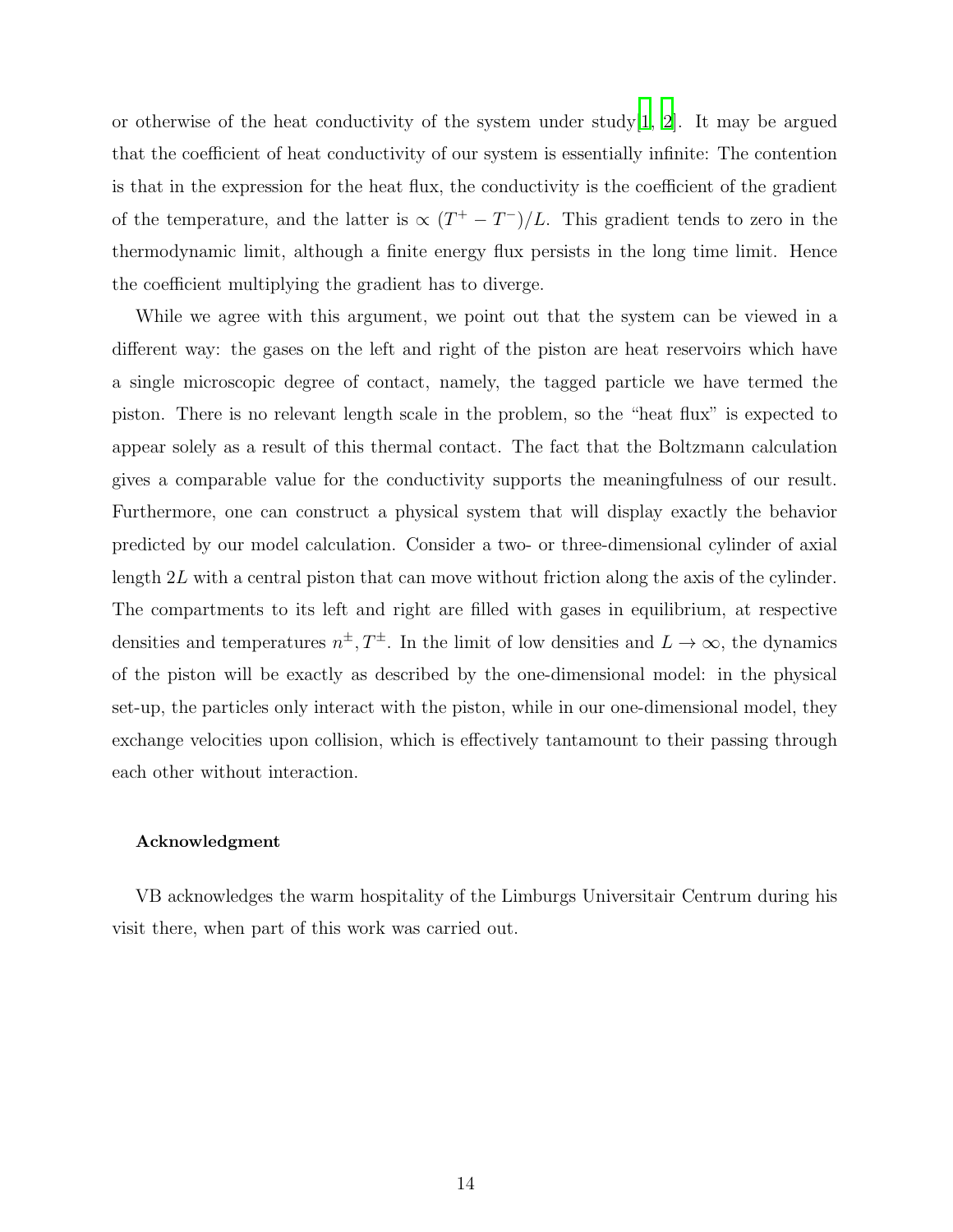## APPENDIX: CALCULATION OF  $\Delta E(t)$

As stated in the main text, we write Eq. [\(10\)](#page-6-1) for  $\Delta E(t)$  as the sum  $\Delta E^{0}(t) + \Delta E^{-}(t)$  +  $\Delta E^+(t)$  of contributions coming, respectively, from the possibilities that at time t, the piston is (i) on its original trajectory, so that  $a = 0$ , or (ii) on a trajectory belonging to the gas on its left, so that  $-N^{-} \le a \le -1$ , or (iii) on a trajectory belonging to the gas on its right, so that  $1 \le a \le N^+$ . Consider  $\Delta E^0$  first. We have in this case  $X_0 = 0$ ,  $V_0 = 0$ . We find

<span id="page-14-0"></span>
$$
\Delta E^{0}(t) = m \oint \frac{dz}{4\pi iz} \sum_{j \neq 0} \langle V_{j}^{2} \left[ \theta(-X_{j} - V_{j} t) - \theta(-X_{j}) \right] \rangle
$$
  
 
$$
\times \prod_{\ell} \left[ z + (1 - z) \langle \theta(-X_{\ell} - V_{\ell} t) \rangle \right] \prod_{\ell' +} \left[ 1 + (z^{-1} - 1) \langle \theta(-X_{\ell'} - V_{\ell'} t) \rangle \right] (A.1)
$$

where the symbols  $\ell$  – and  $\ell'$  + are used to denote the fact that  $\ell$  and  $\ell'$  run over  $-N^{-} \leq \ell \leq$  $-1$  and  $1 \leq \ell' \leq N^+$ , respectively, in the products concerned. We shall use the convenient notation  $\langle \dots \rangle_j^{\pm}$  for the corresponding averages. The evaluation of the contributions  $\Delta E^{\pm}(t)$ is somewhat more involved. We get

$$
\Delta E^{-}(t) = m \oint \frac{dz}{4\pi i z} N^{-} \left\langle \left\{ (N^{-} - 1) \left\langle V_{j}^{2} \left[ \theta (X_{a} + V_{a} t - X_{j} - V_{j} t) - \theta (-X_{j}) \right] \right\rangle_{j}^{-} + N^{+} \left\langle V_{j}^{2} \left[ \theta (X_{a} + V_{a} t - X_{j} - V_{j} t) - \theta (-X_{j}) \right] \right\rangle_{j}^{+} \right\rangle \times \left[ z + (1 - z) \left\langle \theta (X_{a} + V_{a} t - X_{\ell} - V_{\ell} t) \right\rangle_{\ell}^{-} \right]^{N^{-} - 1} \left[ z + (1 - z) \theta (X_{a} + V_{a} t) \right] \times \left[ 1 + (z^{-1} - 1) \left\langle \theta (X_{a} + V_{a} t - X_{\ell'} - V_{\ell'} t) \right\rangle_{\ell'}^{+} \right]^{N^{+}} \right\rangle_{a}^{-}, \tag{A.2}
$$

<span id="page-14-1"></span>while

$$
\Delta E^{+}(t) = m \oint \frac{dz}{4\pi i z} N^{+} \left\langle \left\{ N^{-} \left\langle V_{j}^{2} [\theta(X_{a} + V_{a} t - X_{j} - V_{j} t) - \theta(-X_{j})] \right\rangle \right\} \right\rangle
$$
  
+  $(N^{+} - 1) \left\langle V_{j}^{2} [\theta(X_{a} + V_{a} t - X_{j} - V_{j} t) - \theta(-X_{j})] \right\rangle \right\rangle_{j}^{+}$   
  $\times [z + (1 - z) \left\langle \theta(X_{a} + V_{a} t - X_{\ell} - V_{\ell} t) \right\rangle_{\ell}^{-}]^{N^{-}} [1 + (z^{-1} - 1) \theta(X_{a} + V_{a} t)]$   
  $\times [1 + (z^{-1} - 1) \left\langle \theta(X_{a} + V_{a} t - X_{\ell'} - V_{\ell'} t) \right\rangle_{\ell'}^{+}]^{N^{+}-1} \right\rangle_{a}^{+}.$  (A.3)

Evaluating the averages required, we get, for instance,

$$
\langle V_j^2[\theta(-X_j - V_j t) - \theta(-X_j)] \rangle_j^- = - \int_{L/t}^{\infty} dU U^2 \phi^-(U) - (t/L) \int_0^{L/t} dU U^3 \phi^-(U),
$$
  

$$
\langle V_j^2[\theta(-X_j - V_j t) - \theta(-X_j)] \rangle_j^+ = \int_{-\infty}^{-L/t} dU U^2 \phi^+(U) - (t/L) \int_{-L/t}^0 dU U^3 \phi^+(U),
$$
  

$$
\langle \theta(-X_\ell - V_\ell t) \rangle_\ell^- = \int_{-\infty}^{L/t} dU \phi^-(U) - (t/L) \int_0^{L/t} dU U \phi^-(U),
$$
  

$$
\langle \theta(-X_{\ell'} - V_{\ell'} t) \rangle_{\ell'}^+ = \int_{-\infty}^{-L/t} dU \phi^+(U) - (t/L) \int_{-L/t}^0 dU U \phi^+(U).
$$
 (A.4)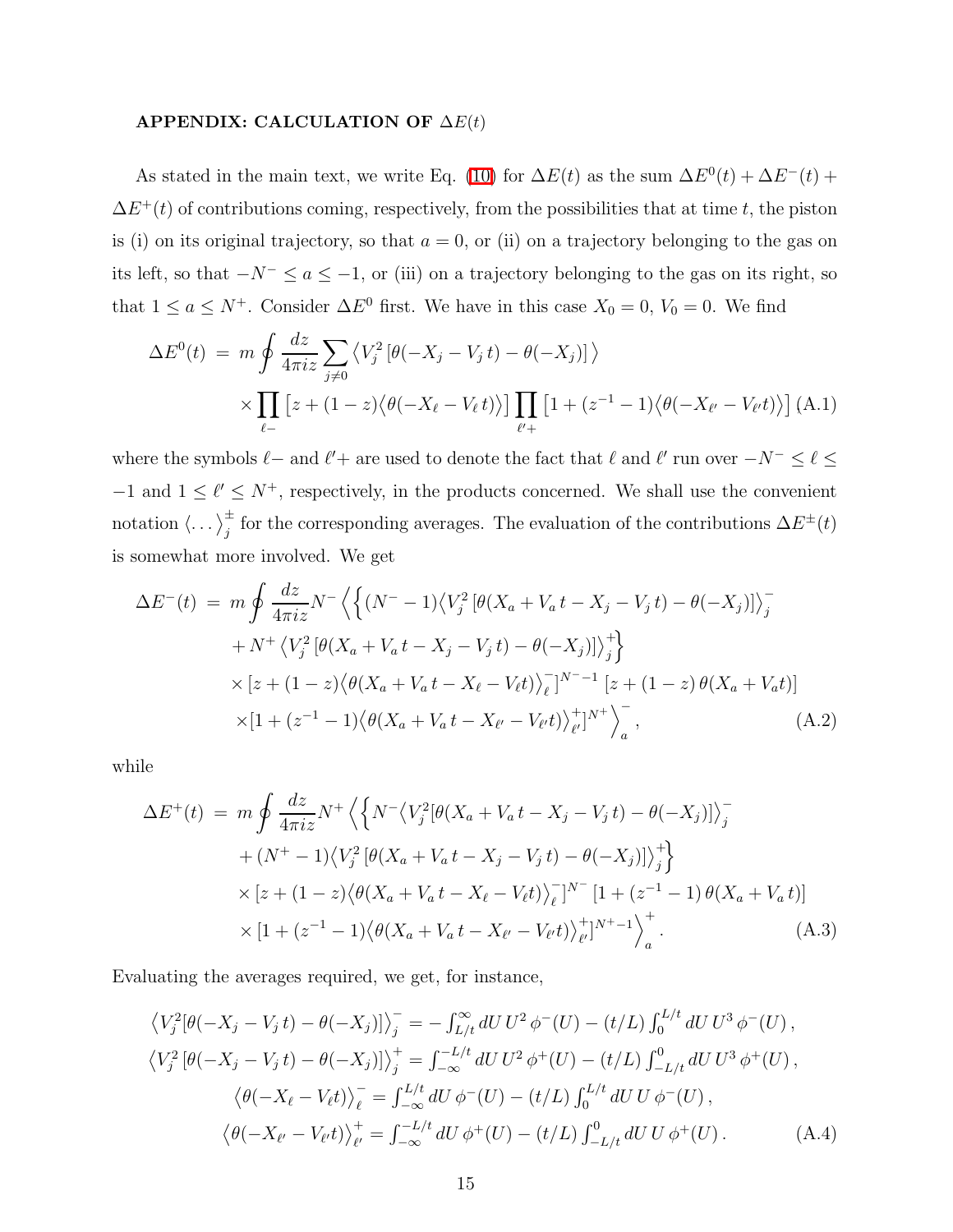The other averages are similarly calculated. Inserting all these results in Eqs. [\(A.1\)](#page-14-0) - [\(A.3\)](#page-14-1), we pass to the thermodynamic limit  $N^{\pm} \to \infty$ ,  $L \to \infty$ , such that  $\lim N^{\pm}/L = n^{\pm}$ . Using the well-known expression for the generating function of the modified Bessel function  $I_r(z)$ , the final expressions are as follows:

Recall the definitions of the rates  $\alpha(w)$  and  $\beta(w)$  in Eq. [\(1\)](#page-4-3), and let

$$
\lambda^{-}(w; n^{-}) = n^{-} \alpha(w), \ \lambda^{+}(w; n^{+}) = n^{+} \beta(w). \tag{A.5}
$$

Define the effective rates

$$
\lambda(w; n^-, n^+) = (\lambda^- \lambda^+)^{1/2}, \ \Lambda(w; n^-, n^+) = \lambda^- + \lambda^+.
$$
 (A.6)

Further, let

$$
F(w; n^-, n^+) = n^- \int_w^{\infty} dU U^2(w - U) \phi^-(U) + n^+ \int_{-\infty}^w dU U^2(w - U) \phi^+(U). \tag{A.7}
$$

<span id="page-15-4"></span>Then, suppressing the  $n^{\pm}$  dependence in  $\lambda$  and  $\Lambda$  for notational simplicity, we find

<span id="page-15-2"></span>
$$
\Delta E^{0}(t) = \frac{1}{2} m t e^{-\Lambda(0)t} I_{0}(2\lambda(0)t) F(0; n^{-}, n^{+}), \qquad (A.8)
$$

$$
\Delta E^{-}(t) = \frac{1}{2} m n^{-} t^{2} \int_{-\infty}^{\infty} dw \, e^{-\Lambda(w)t} \left| \alpha'(w) \right| F(w; n^{-}, n^{+})
$$
  
 
$$
\times \left\{ \theta(w) I_{0} \left( 2\lambda(w)t \right) + \theta(-w) \left[ \lambda^{+}(w) / \lambda^{-}(w) \right]^{1/2} I_{1} \left( 2\lambda(w)t \right) \right\}, \quad (A.9)
$$

$$
\Delta E^{+}(t) = \frac{1}{2} m n^{+} t^{2} \int_{-\infty}^{\infty} dw \, e^{-\Lambda(w)t} \, \beta'(w) \, F(w; n^{-}, n^{+})
$$
  
 
$$
\times \left\{ \theta(-w) \, I_{0} \big( 2\lambda(w)t \big) + \theta(w) \left[ \lambda^{-}(w) / \lambda^{+}(w) \right]^{1/2} I_{1} \big( 2\lambda(w)t \big) \right\} . \quad (A.10)
$$

<span id="page-15-3"></span> $\Delta E(t)$  is the sum of the right-hand sides of Eqs. [\(A.8\)](#page-15-2)-[\(A.10\)](#page-15-3).

- <span id="page-15-0"></span>[1] A fairly extensive literature exists on the subject. See, for instance, A. Dhar, Phys. Rev. Letters 86, 3554 (2001); P. Grassberger, W. Nadler, and L. Yang, Phys. Rev. Letters 89, 180601 (2002); O. Narayan and S. Ramaswamy, Phys. Rev. Letters 89, 200601 (2002); G. Casati and T. Prosen, Phys. Rev. E 67, 015203(R) (2003); S. Lepri, R. Livi, and A. Politi, Phys. Rev. E 68, 067102 (2003); C. Gruber and A. Lesne, [cond-mat/0410413](http://arxiv.org/abs/cond-mat/0410413); and references therein.
- <span id="page-15-1"></span>[2] For a recent review and further references to the literature, see S. Lepri, R. Livi, and A. Politi, Phys. Rep. 377, 1 (2003).